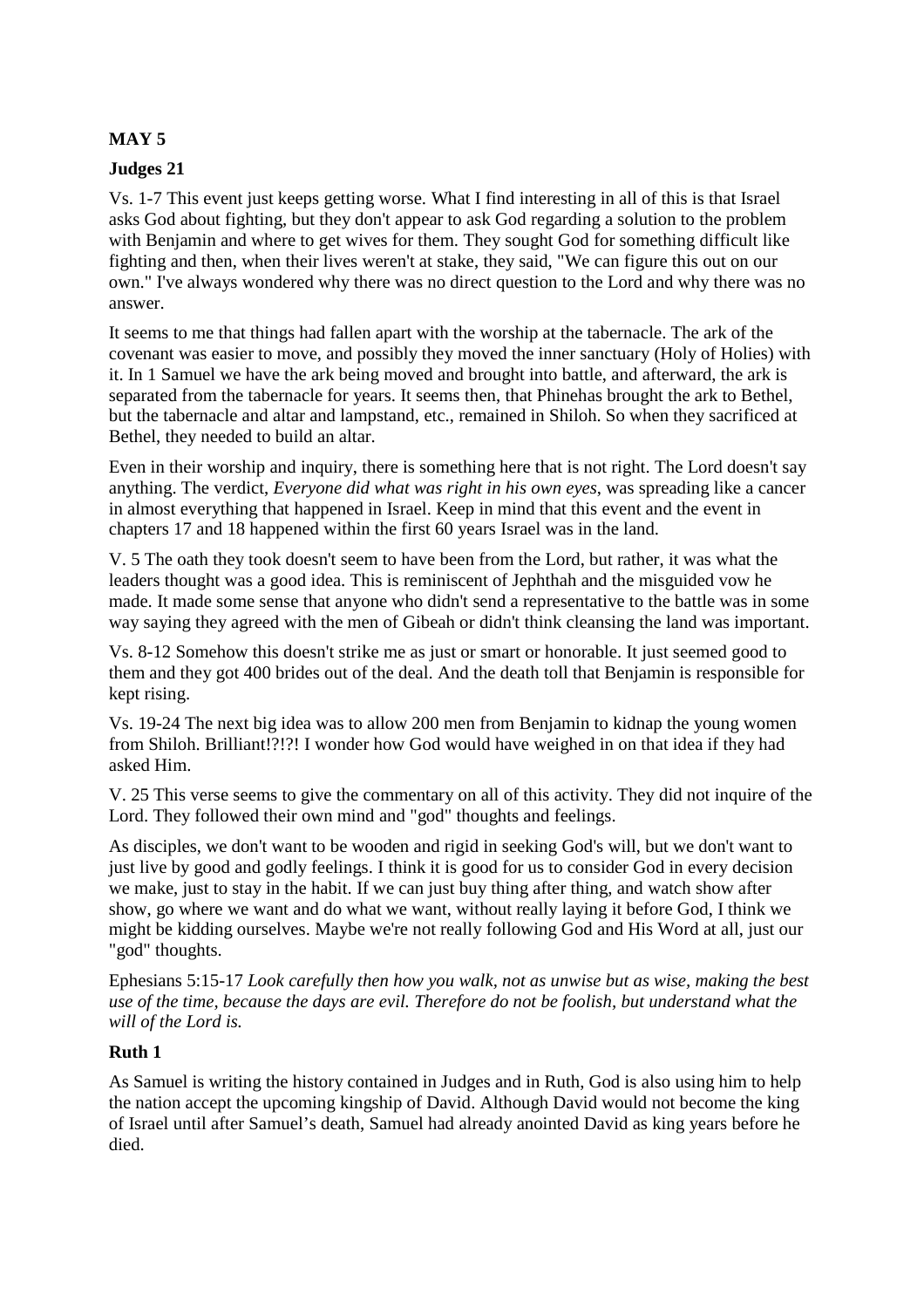We've noticed that Bethlehem appears in these last stories in Judges. Bethlehem is also the main stage of the story of Ruth. This last story about Benjamin will also be important as we enter 1 Samuel, since the first king of Israel, Saul, will be from Benjamin. In the 380 years after the near destruction of the tribe of Benjamin, the tribe grew. King Saul will be from this infamous area and in his first battle, the battle that brings him into prominence as a king, it will be to protect the people living in Jabesh-gilead. That city would have been near and dear to the tribe of Benjamin since that's where many of them have ancestry to that city through their great-great-great grandmothers. Unfortunately King Saul will become the mortal enemy of David, so God is showing the nation of Israel the importance of Bethlehem so they will welcome a couple of very important men who will be born there.

V. 1 This took place during the days of the judges. The Bible Knowledge Commentary-OT, p. 415, suggests that this might have taken place during the judgeship of Gideon. Who knows? Since we know that Ruth's son will be Obed, the father of Jesse, the father of King David, these time references put this event a couple of generations before Samuel and Samson.

V. 2 Notice with this story, and in the last two stories in Judges, there is another mention of Bethlehem. This area of Israel was taking on dominance, and this story in particular points to God's selection of David as king. So then, even in all of this history, God's plan of redemption is working. A tribe, Judah, has been given a privileged standing and now the region around Bethlehem and Jerusalem is becoming, not just the geographical center of Israel, but the redemptive center as well.

Vs. 1-14 I don't know that Elimelech did anything bad in leaving. I don't read that it was somehow God's punishment that all these guys died. We have the advantage of seeing God's plan in this. They didn't. As disciples, we learn not to judge God because of chaos in our lives. God is working for good.

It looked like one of the boys married OPRAH, but alas, it is really ORPAH.

Vs. 15-18 Somewhere in this, there is not only loyalty, but also great faith on Ruth's part. She was literally turning her back on her previous way of life. Whatever this family was doing, even in dying and doubting their way, they were a testimony to these two women. Ruth couldn't find a home anymore apart from Naomi and her ways, and part of "her ways" was the worship of Yahweh. Apparently Ruth fully believed in Yahweh.

Vs. 19-22 One irony we see here that Naomi didn't see was that she came back bitter and empty in her own eyes, but we see Ruth with her. Bringing Ruth back was probably the point of the entire ten-year adventure. God had been in control and He was still in control.

V. 22 They returned around the time of the Passover. There is a lot of redemption going on here. The BKC also mentions the frequency of the forms of the word, *return*. This morning I was reading that the pairs of apostles Jesus sent out, preached the gospel "that men should repent"…that is, the gospel says to turn from sin and turn toward God. I think that the image of turning or returning is part of the early story in Ruth.

#### **John 4:4-42**

You know this story, and you'll make lots of great observations.

Vs. 4-6 Just for trivia, this place is probably Shechem from the OT (Joshua 24:32). A lot of history took place there, in particular, the blessings and curses and the renewal of the covenant in Joshua 8:33-34.

Vs. 7-15 I think the most instructive thing for me was that Jesus understood this situation as being laid before Him by His Father. I think this is one of those situations that shows us how Jesus abided in the Father and how we as disciples abide in Christ.